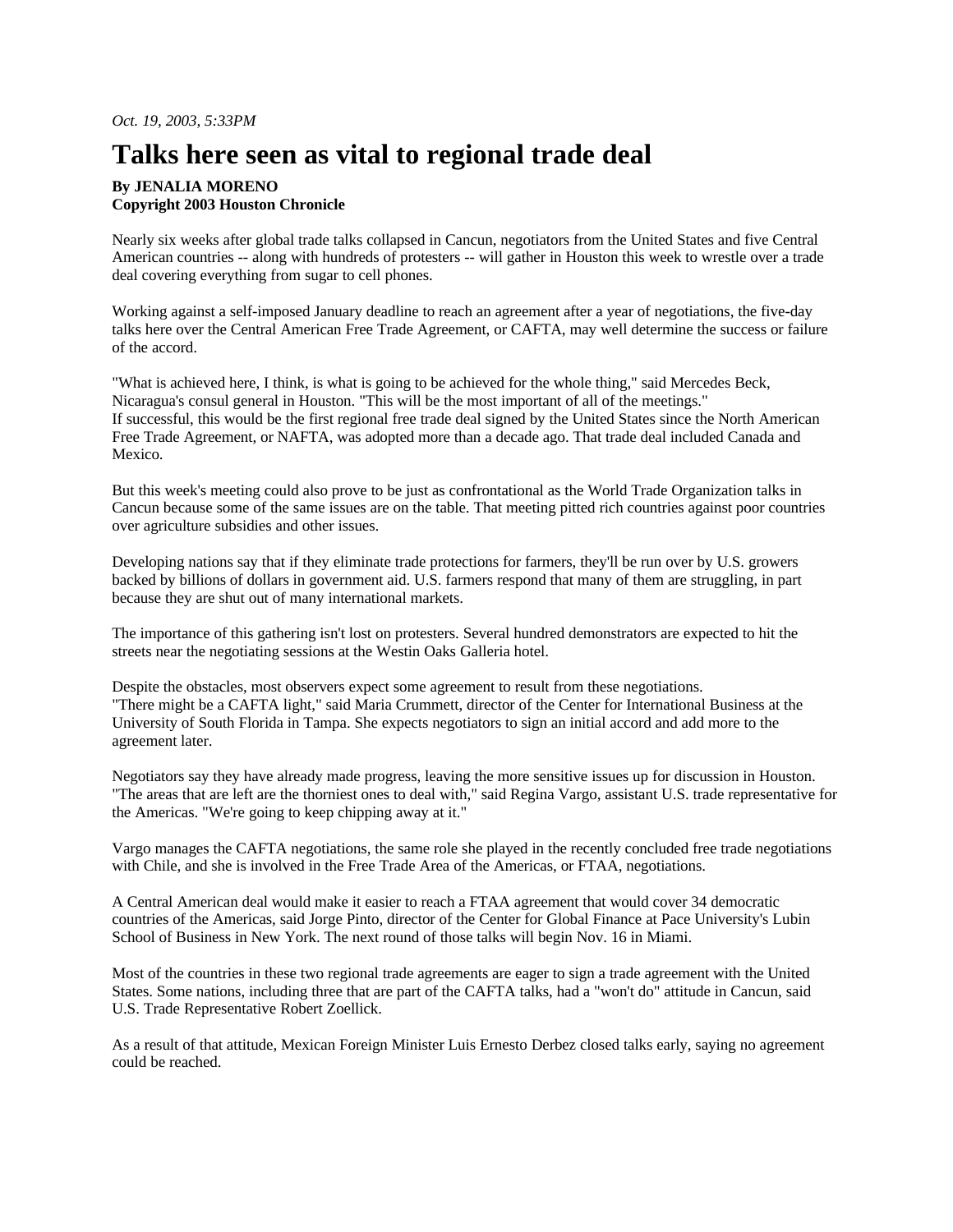"As WTO members ponder the future, the U.S. will not wait; we will move towards free trade with can-do countries," Zoellick wrote in an editorial after the Cancun meeting.

The "won't do" countries he was referring to featured a group of developing nations, called the G-20 Plus, that negotiated together. At the top of their list of complaints were U.S. and European agriculture subsidies. Three of the members of G-20 Plus were Costa Rica, El Salvador and Guatemala. All three dropped out of the group at the Cancun meeting or soon after.

Guatemala left the group because it was no longer addressing agriculture issues, which is why the country had gotten involved, said Gustavo Soberanis, spokesman for the Guatemalan minister of economy. But just because these countries dropped out of G-20 Plus does not suggest that talks about agricultural subsidies will be any easier in Houston.

## **Farmers fear future**

Central American delegates will come to Houston armed with their list of demands for the United States to lower tariffs and other barriers on goods including 50 agricultural products such as sugar, Soberanis said.

Many people in Central America fear CAFTA will hurt them as NAFTA hurt Mexico. After NAFTA was ratified in 1994, many small Mexican farmers lost their livelihood as cheaper U.S. agricultural products, especially corn, flooded their market.

Frank Garbers, a consultant for agricultural policies in Guatemala, said the agreement must consider poor farmers in Central America.

"It has to function as a development tool for these countries or it leads to more poverty and more immigration to the United States," Garbers said.

U.S. farmers also fear they'll be hurt by changes in the trade rules. They prefer that changes be negotiated on a global scale, through the WTO, because regional deals mean widely varying rules around the world.

"All of these agreements never favor the sugar industry, that I can tell," said Jack Nelson, president of the Rio Grande Valley Sugar Growers, based in Harlingen.

Sugar is especially controversial because of U.S. rules holding up prices by limiting imports.

Another controversial debate involves apparel; a new pact could harm an already battered U.S. textile trade. Currently, the United States allows some apparel made in Central America to come into this country without duties if it is made from cloth cut and dyed in the United States.

This aid to U.S. growers and fabric makers is seen as a burden for the sewing trade in Central America, which faces international competition and wants to use cheaper Asian materials.

The United States also will urge Costa Rica to open up its monopoly-run telecommunications and electricity sector to private investment. So far, Costa Rica has steadfastly refused to budge. But informal talks have been taking place.

## **Union opposition**

On the U.S. side, Zoellick not only faces opposition from the farm lobbyists but also from manufacturing interests, which have seen a strong dollar and trade policies work against them.

Trade agreements that include tougher environmental and labor standards will be needed to protect U.S. manufacturing jobs from unfair foreign competition, according to the Economic Policy Institute in Washington, D.C. For example, trade agreements must include enforcement of international labor standards such as giving workers freedom to organize and the abolishment of forced labor.

Unions already are fighting CAFTA because they say it will cut more U.S. jobs and increase Central America's labor rights violations, such as quashing union organizing.